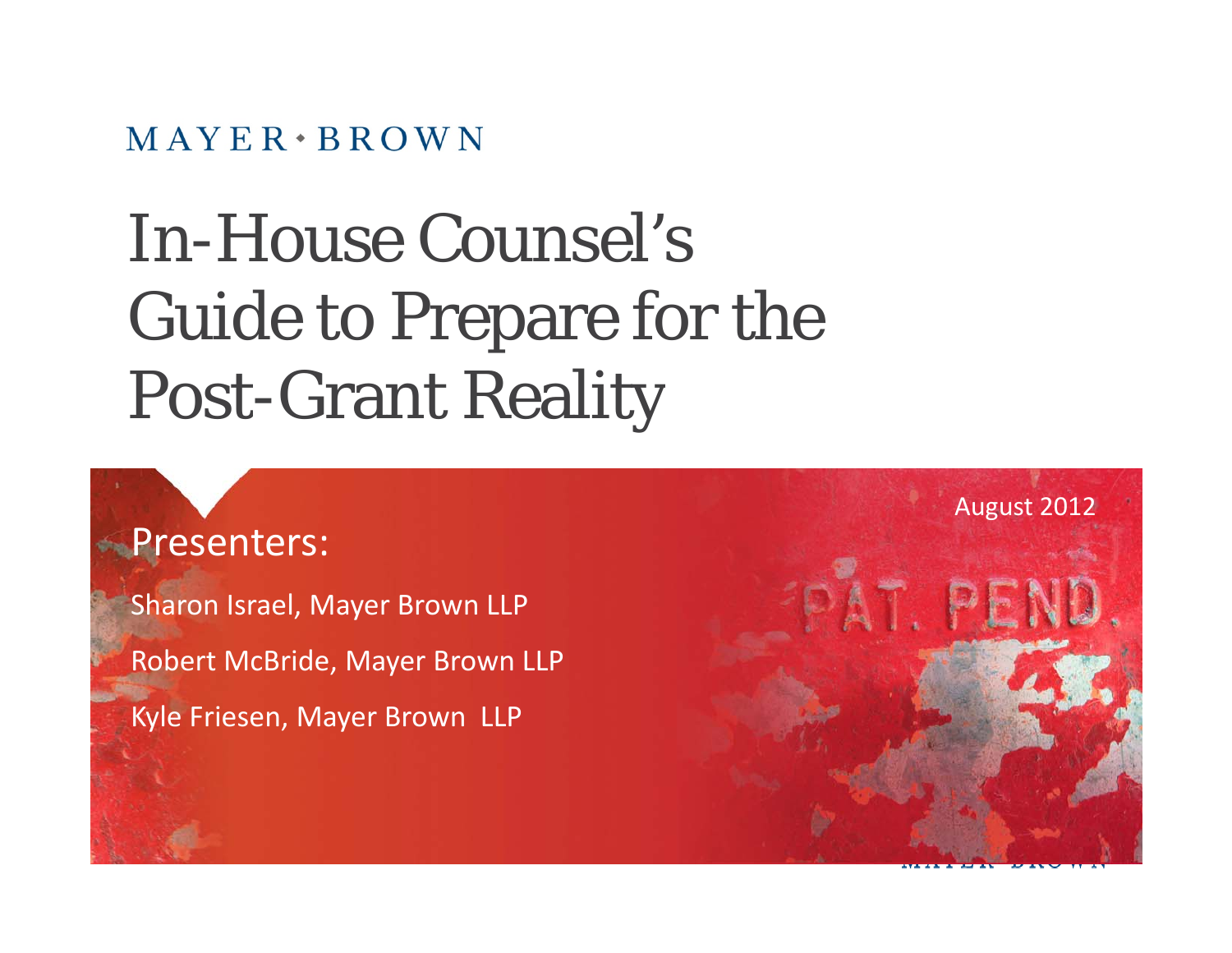### Speakers



**Sharon Israel** Houston, TX +1 713 238 2630 sisrael@mayerbrown.com



n Israel **Robert McBride** Washington, DC +1 202 263 3388 rmcbride@mayerbrown.com



 Kyle Friesen Houston, TX +1 713 238 2691 kfriesen@mayerbrown.com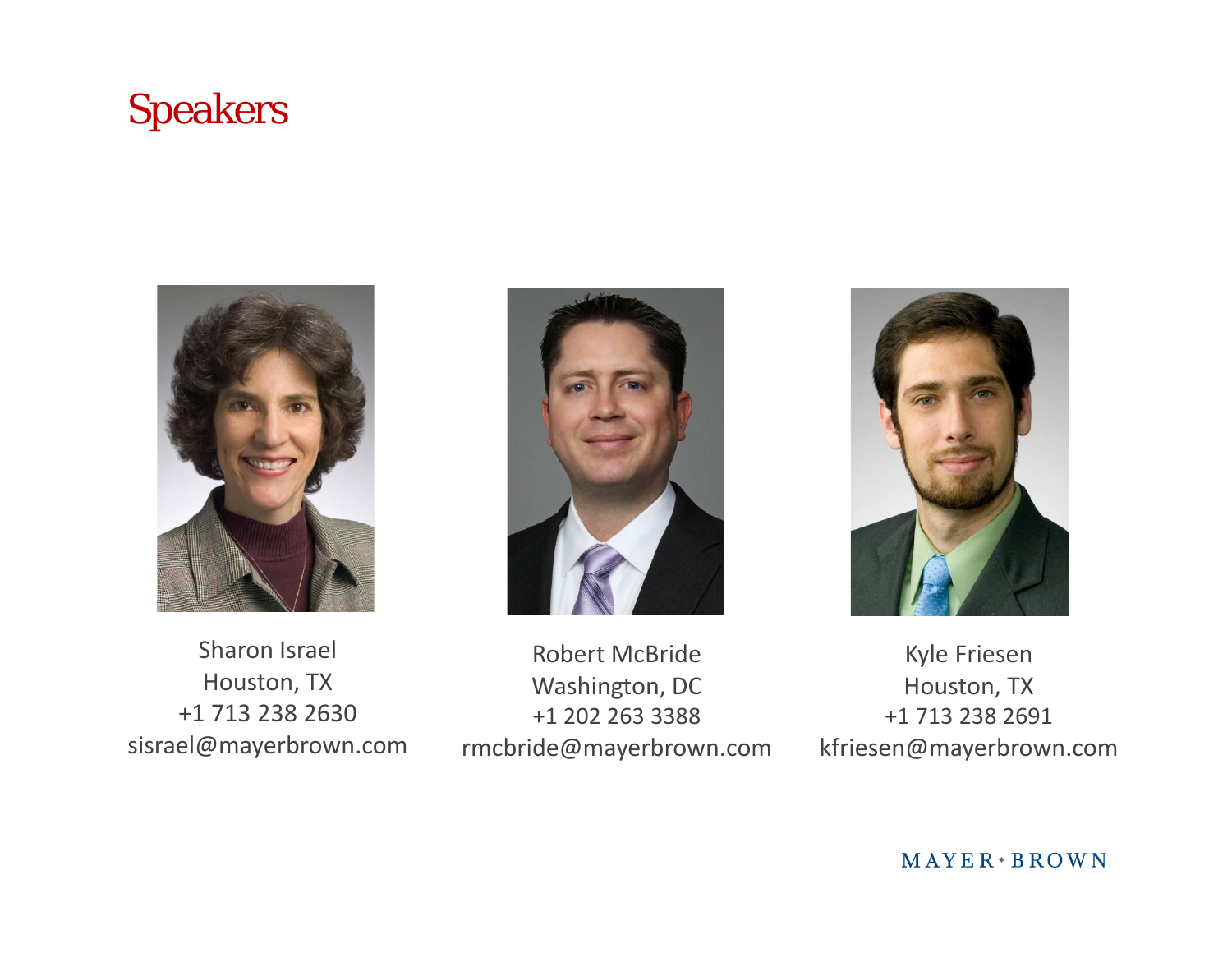### Introduction to Post-grant Proceedings – Overview of *InterPartes* Review and Post-Grant Review

#### **Relevant Statutes& Rules**

- Title 35 ‐ America Invents Act
	- Re places §§ 311 ‐319 (*Inter partes*)
	- Adds §§ 321 ‐329 (Post ‐grant)
- 37 CFR PTO proposed rules
	- $-$  Replace existing rules for interferences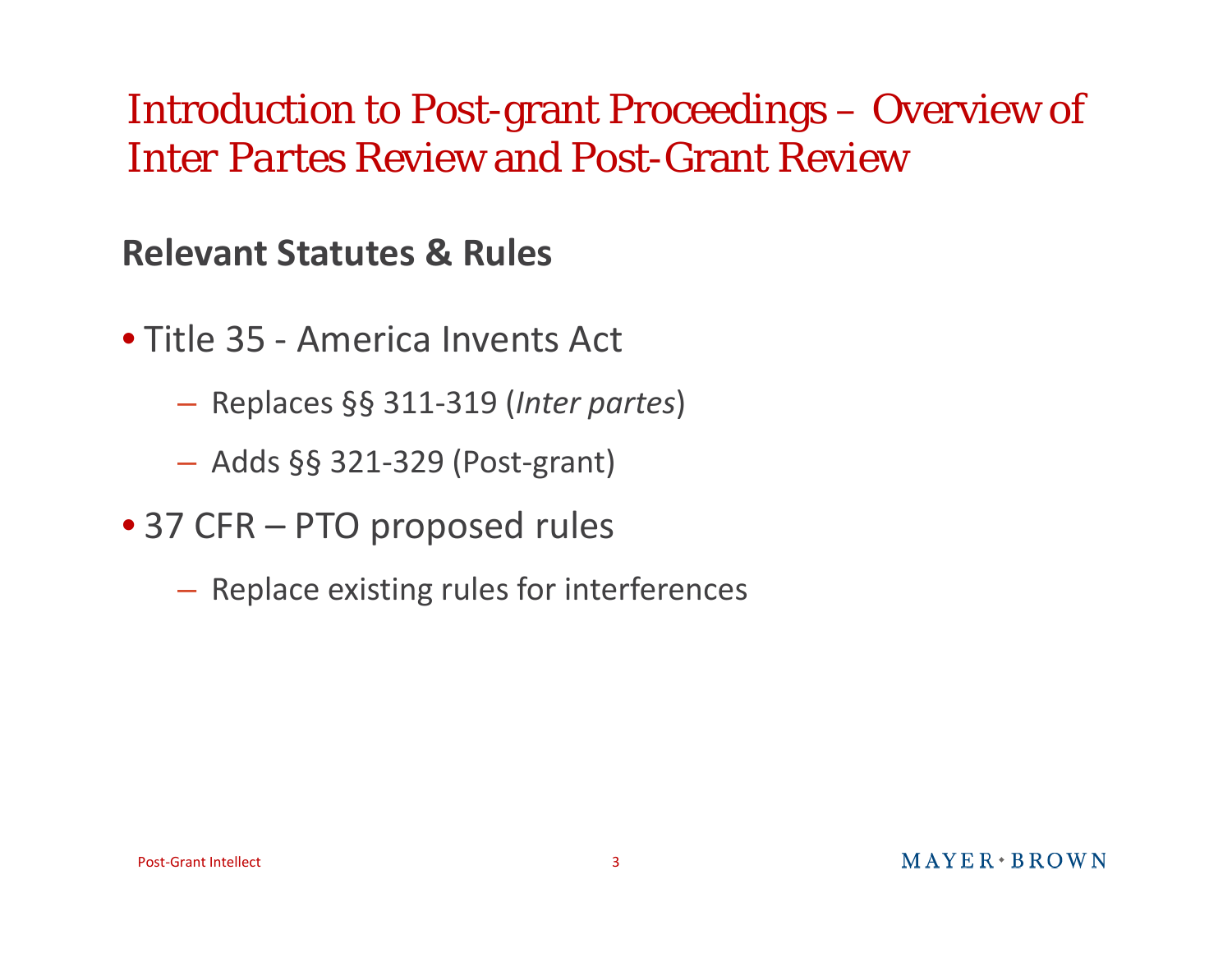### Introduction to Post-grant Proceedings – Overview of *InterPartes* Review and Post-Grant Review

#### **Who?**

Anyone (except the patent owner)

#### **When?**

*Inter Partes* Review

9 months after issue or reissue

<u>w</u> Post-Grant Review

Before 9 months after issue or reissue

For reissue: newand amended claims *only*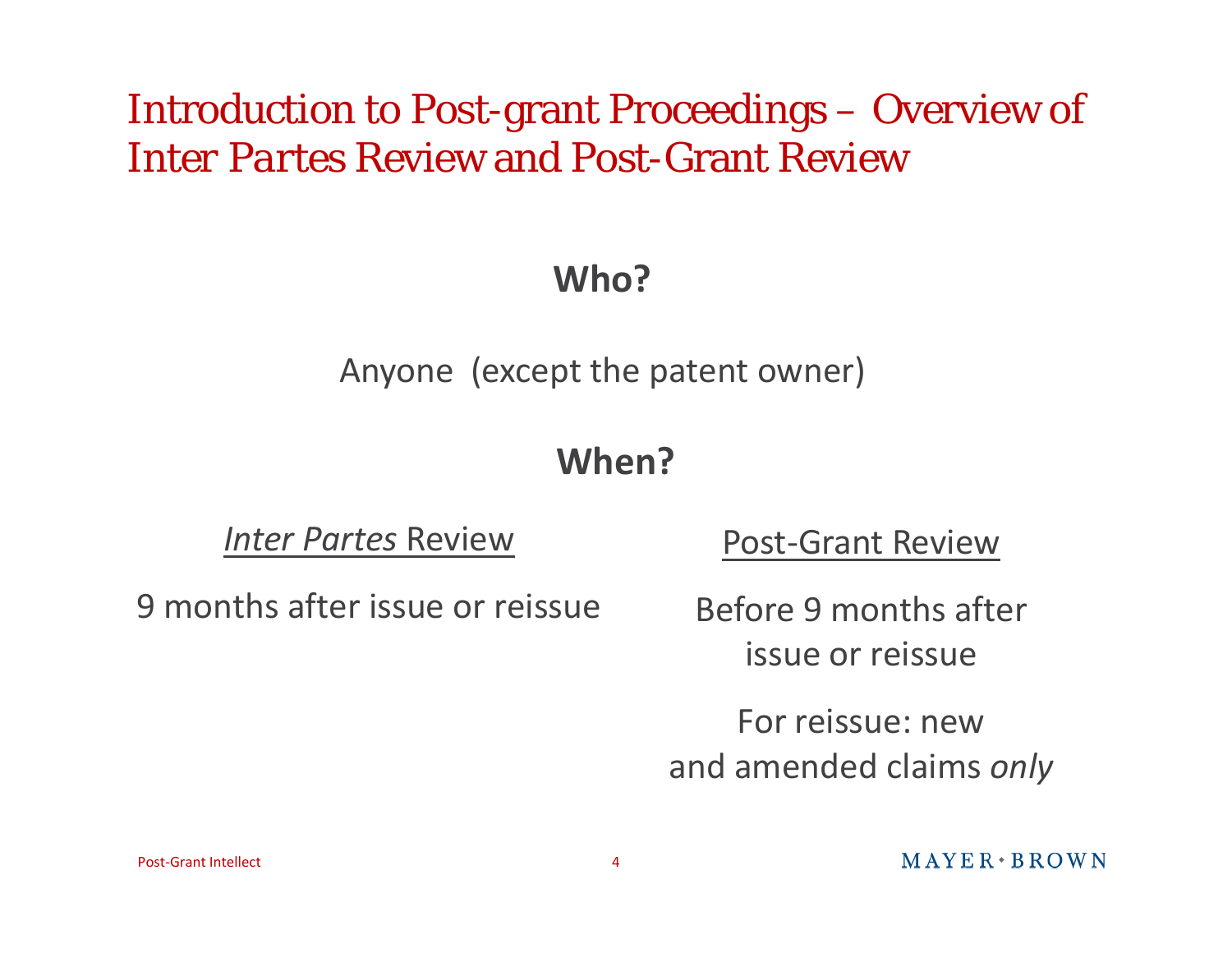### Introduction to Post-grant Proceedings – Overview of *InterPartes* Review and Post-Grant Review

#### **What?**

*Inter Partes* Review

An y patents

Patents andprinted publications

#### Post ‐Grant Review

Patents with eff. filing date after March 16, 2013

Any grounds of invalidity (§§ 101, 102, 103, 112, etc.)

Amendments and substitute claims permitted Burden of Proof: Preponderance of the evidence

Settlement allowed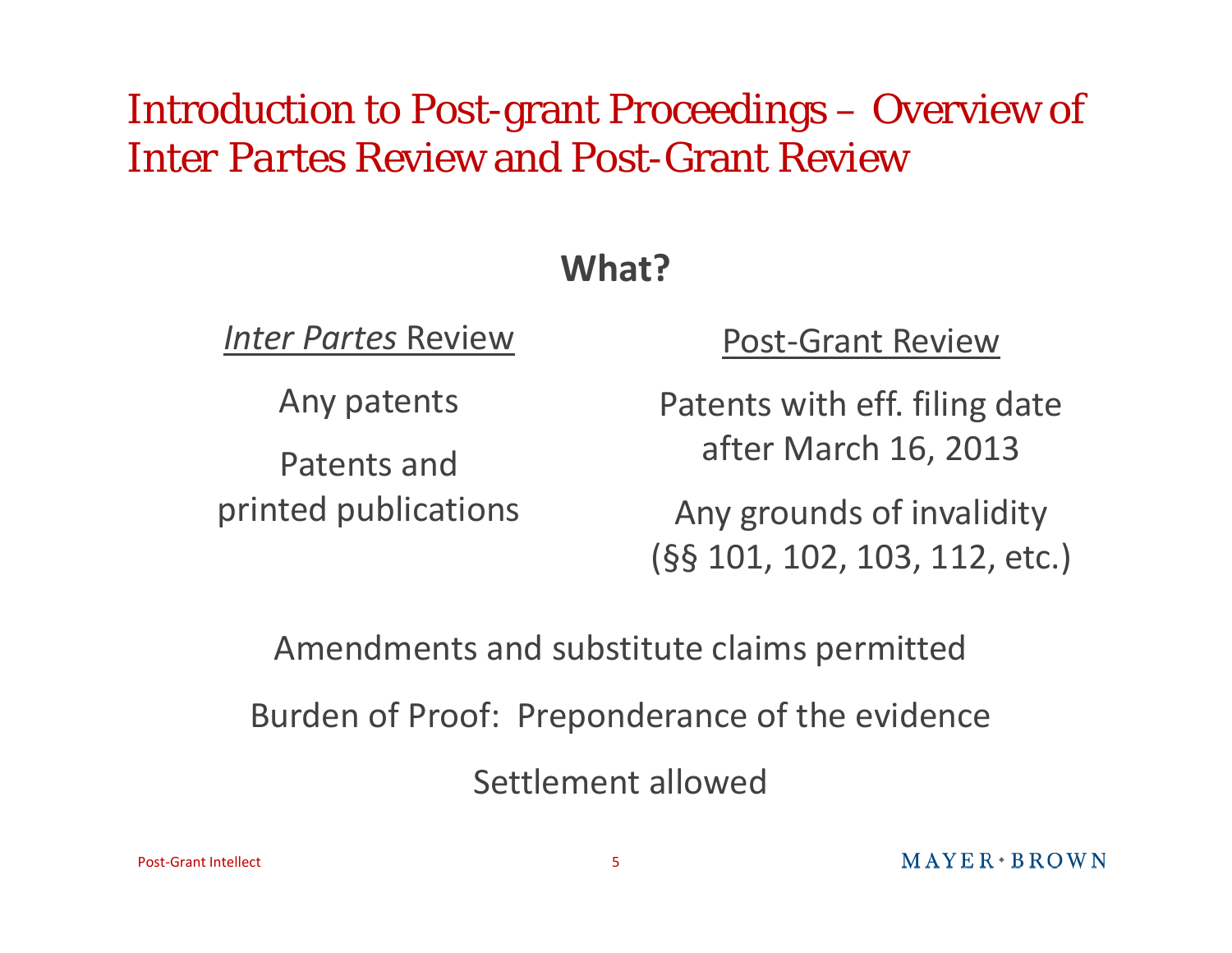### Introduction to Post-grant Proceedings – Overview of Covered Business Method Review

Covered patent claims: "a method or corresponding apparatus for performing data processing or other operations used in the practice, administration, or management of a financial product or service," but not "technological inventions"

Standing: Accused of infringement

Different from PGR: No nine month filing period, limited prior art allowed, estoppel, stay provision (includes interlocutory appeal by right)

Sunset: Sept. 16, 2012 – Sept. 16, 2020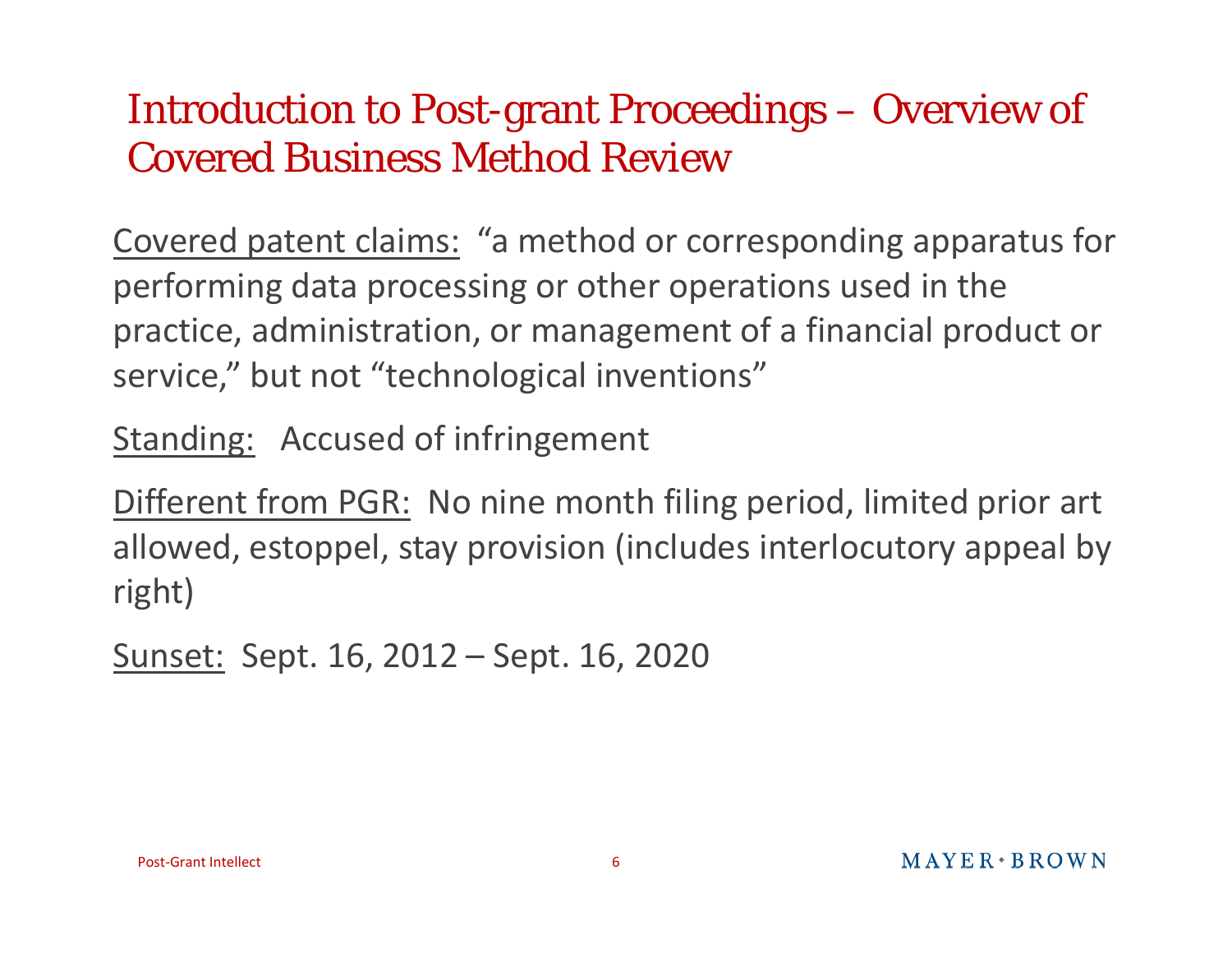## Introduction to Post-grant Proceedings – Supplemental Examination

- Effective Sept. 16, 2012, for all issued patents
- Patent Owner may file request seeking Office review of any grounds of unpatentability (§§ 101, 102, 103, or 112), including an explanation why the patent is patentable.
- If there is a substantial new question of patentability (SNQ), the petition is referred to *ex parte* reexamination, except no amendments are allowed.
- Can cure inequitable conduct, BUT only if request is made <u>before</u> any allegation of inequitable conduct is made in a civil action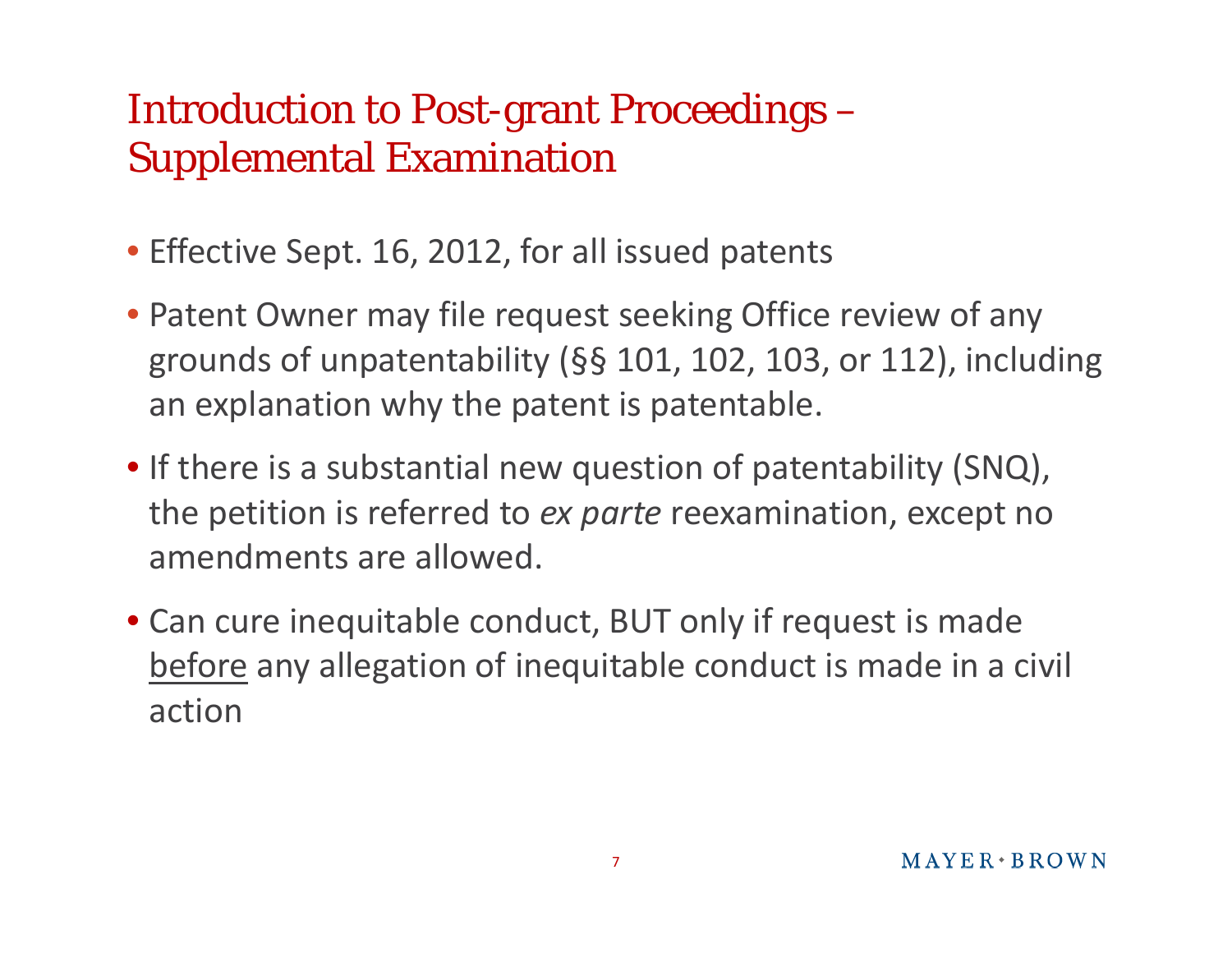### Introduction to Post-grant Proceedings – Third-Party Submissions

- Final rules issued August 6, 2012 (77 FR 46615 ‐31)
- Prior art and statements in a Court or PTO proceeding by the patent owner regarding scope of the patent (revised 37 CFR § 1.501(a))
	- Must include an explanation of the relevance of the cited information (revised 37 CFR § 1.501(b))
	- May be submitted anonymously (revised 37 CFR § 1.501(d))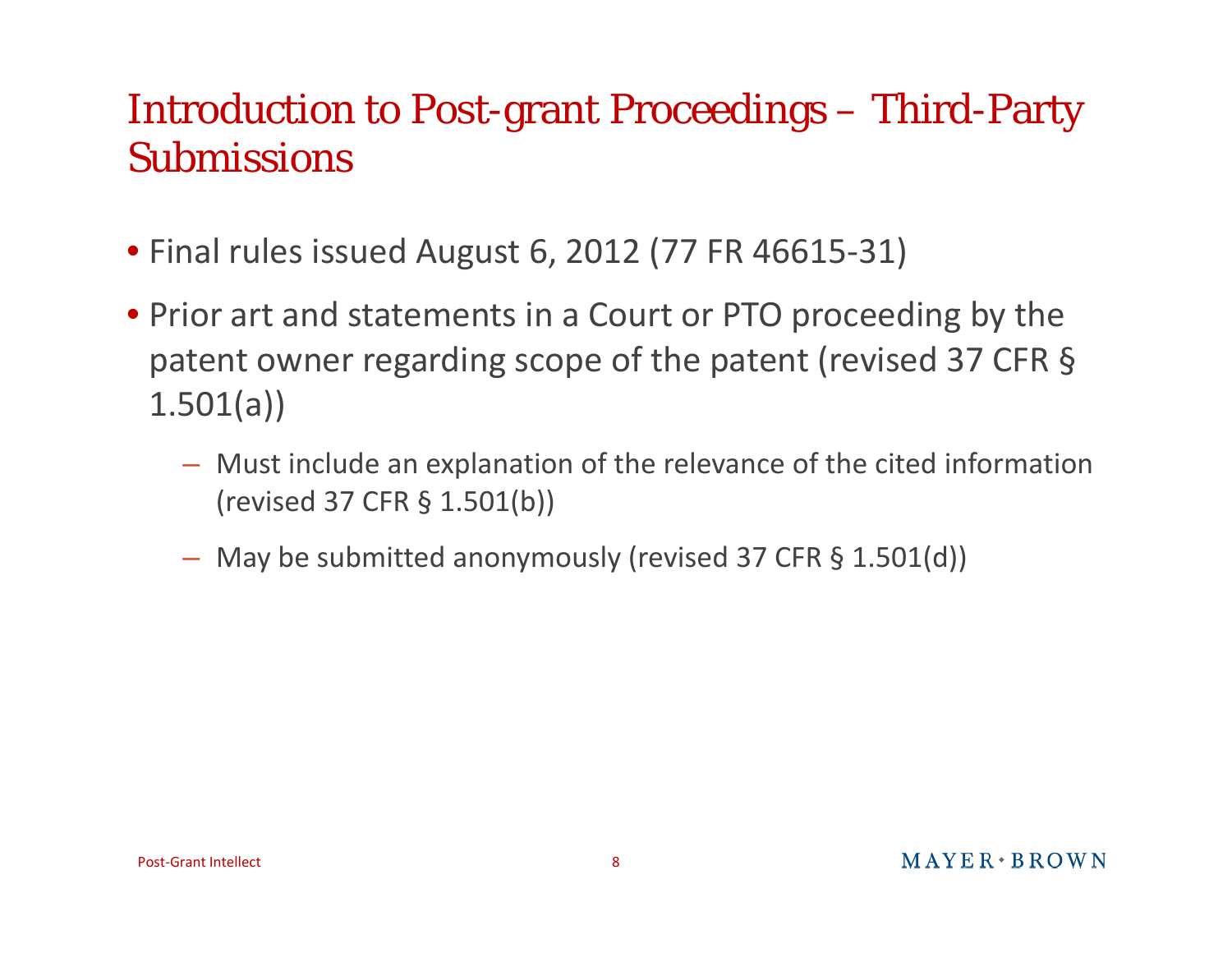## Introduction to Post-grant Proceedings – Life Cycle of a Trial Before the PTAB



"Source: Practice Guide for Proposed Trial Rules, 77 FR 6868, 6869 (Feb. 9, 2012)"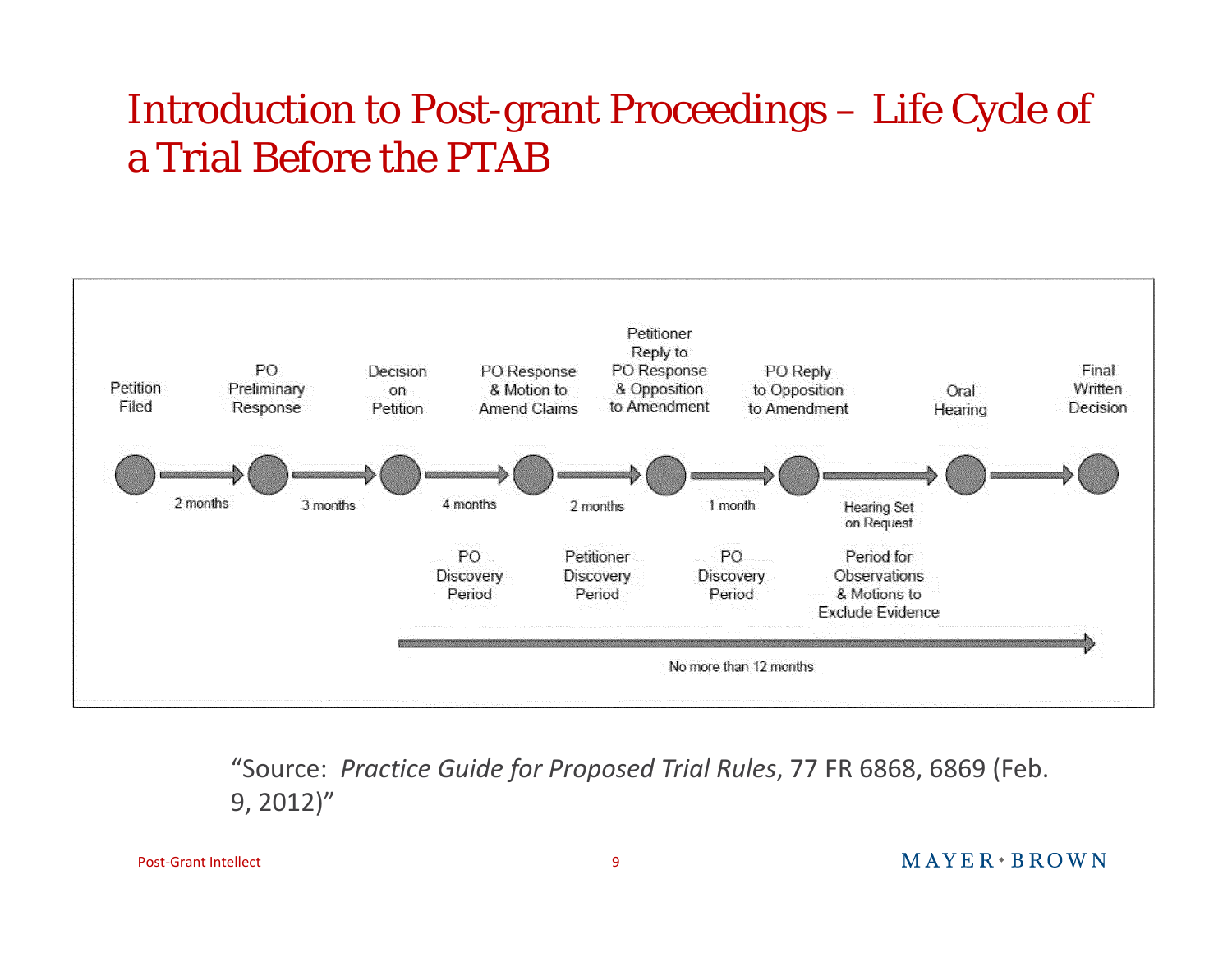## Strategic Considerations

- Petitioner Estoppel
- Patent Owner Estoppel
- Amendments
- Claim Construction
- Fees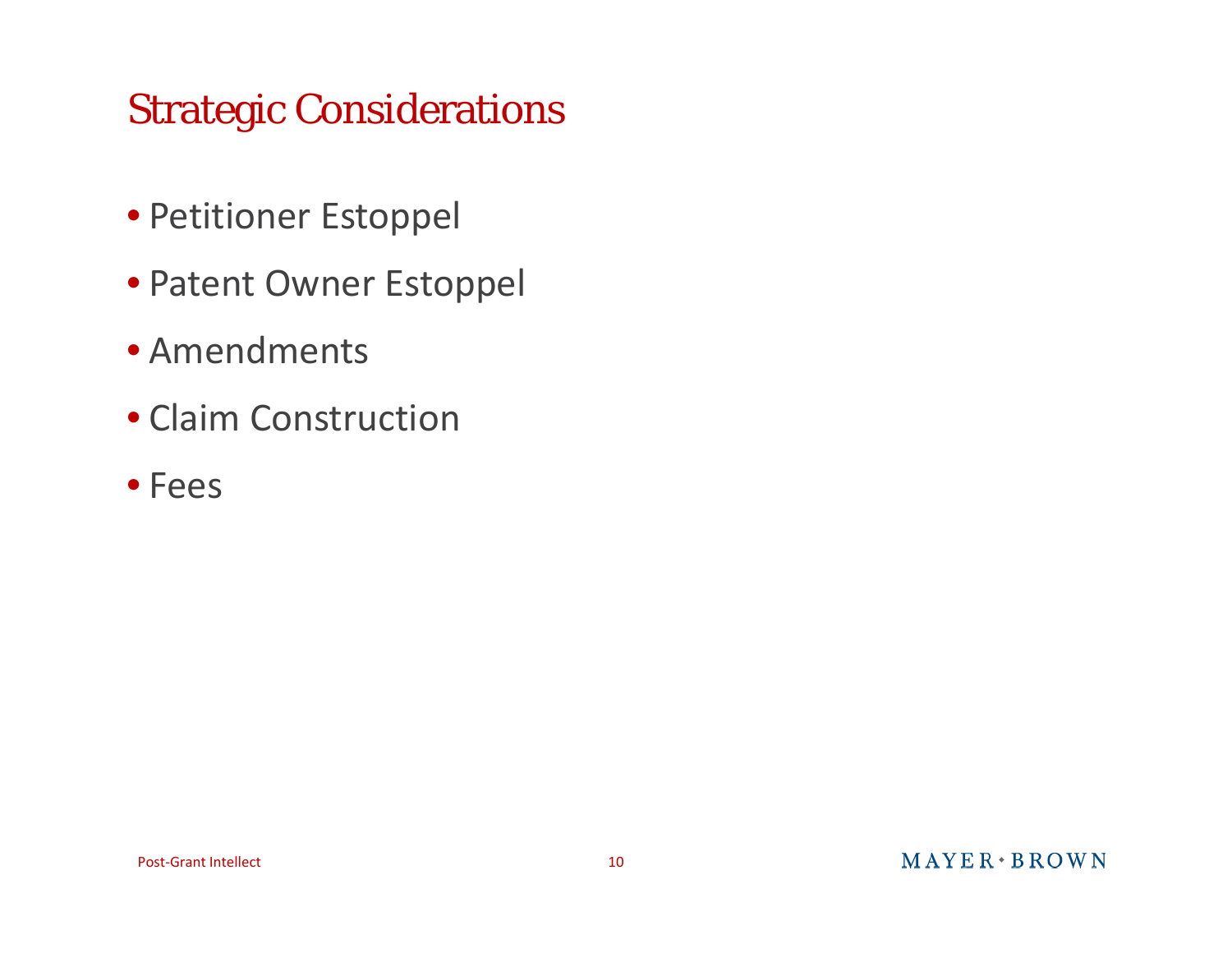### Strategic Considerations – Petitioner Estoppel

#### 35 U.S.C. §§ 315(e)(2), 325(e)(2):

"The petitioner … or the real party in interest or privy of the petitioner … may not assert … that the claim is invalid on any ground that the petitioner raised *or reasonably could have raised*."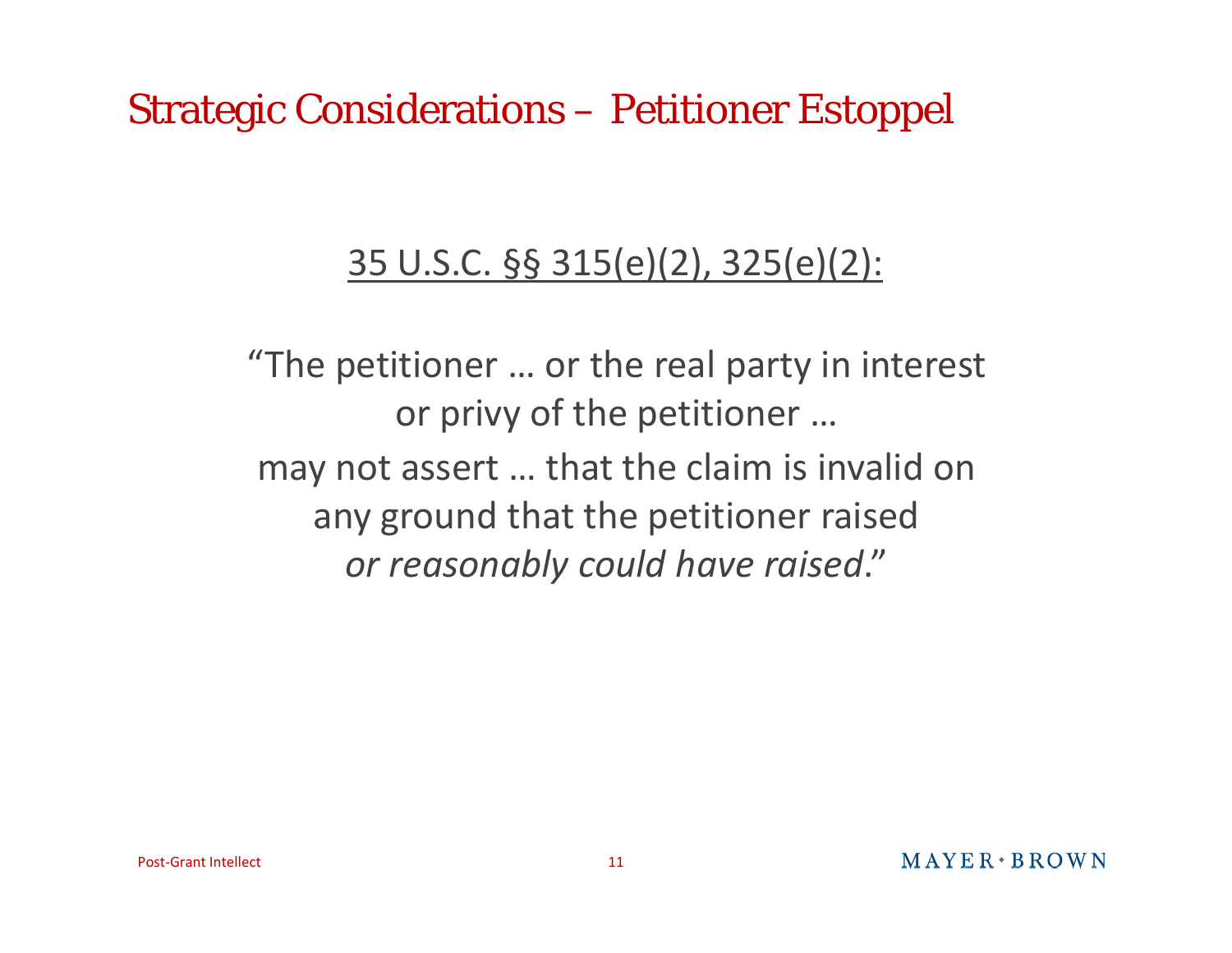Strategic Considerations – Patent Owner Estoppel

### 37 CFR § 42.73(d)(3) (proposed)

A patent applicant or owner whose claim is canceled is precluded from taking action inconsistent with the adverse judgment, including obtaining in any patent:

- (i) A claim to substantially the same invention as the finally refused or cancelled claim;
- (ii) A claim that could have been filed in response to any properly raised ground of unpatentability for a finally refused or cancelled claim;
	- (iii) An amendment of a specification or a drawing that was denied during the trial proceeding.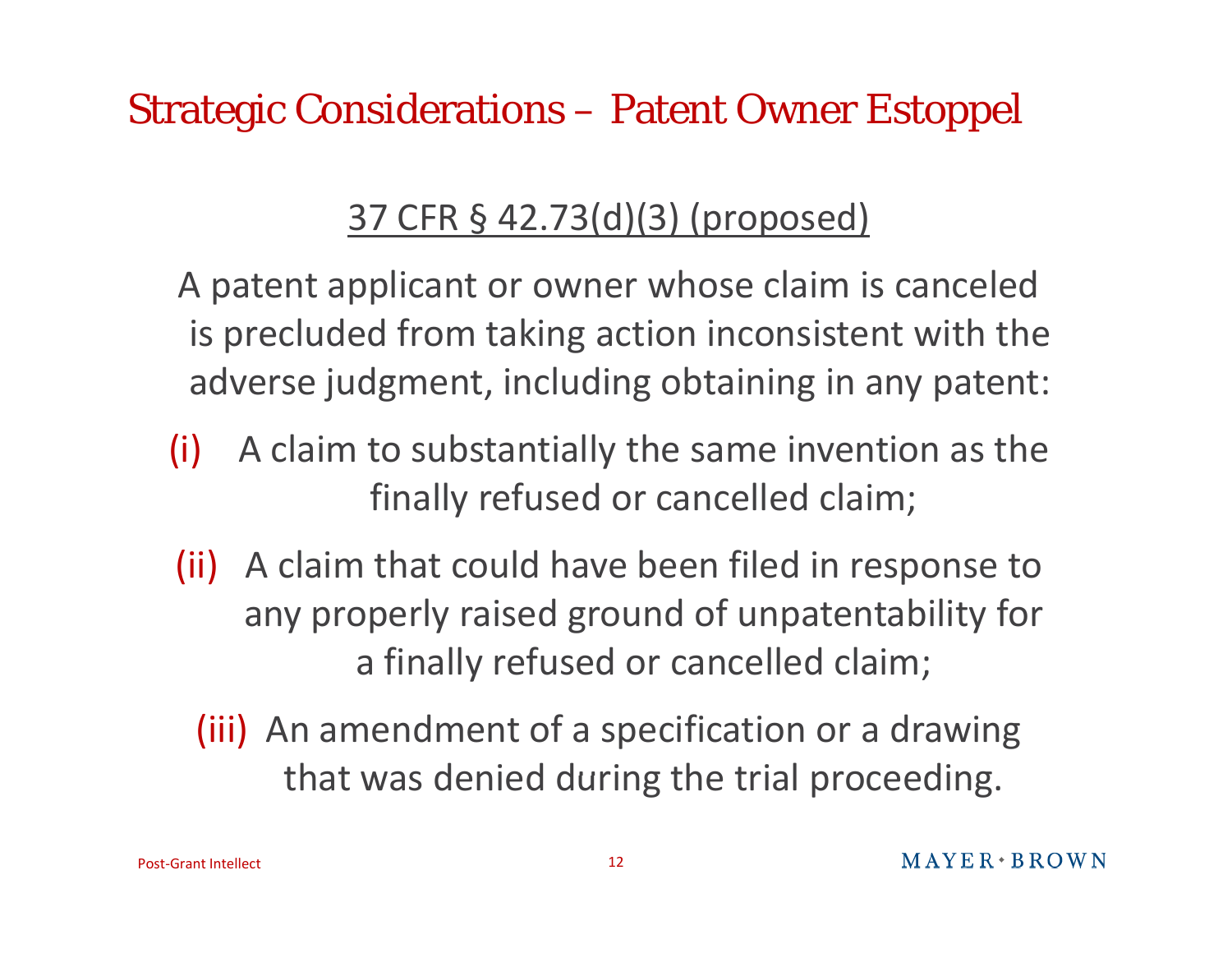Strategic Considerations – Patent Owner Estoppel

### 37 CFR § 42.73(d)(3) (proposed)

A patent applicant or owner whose claim is canceled is precluded from … obtaining *in any patent:*

(ii) A claim that *could have been filed* in response to any properly raised ground of unpatentability for a finally refused or cancelled claim.

### Effect

Limits ability to draft future claims around prior art raised in IPR or PGR if those claims were not raised in the Review.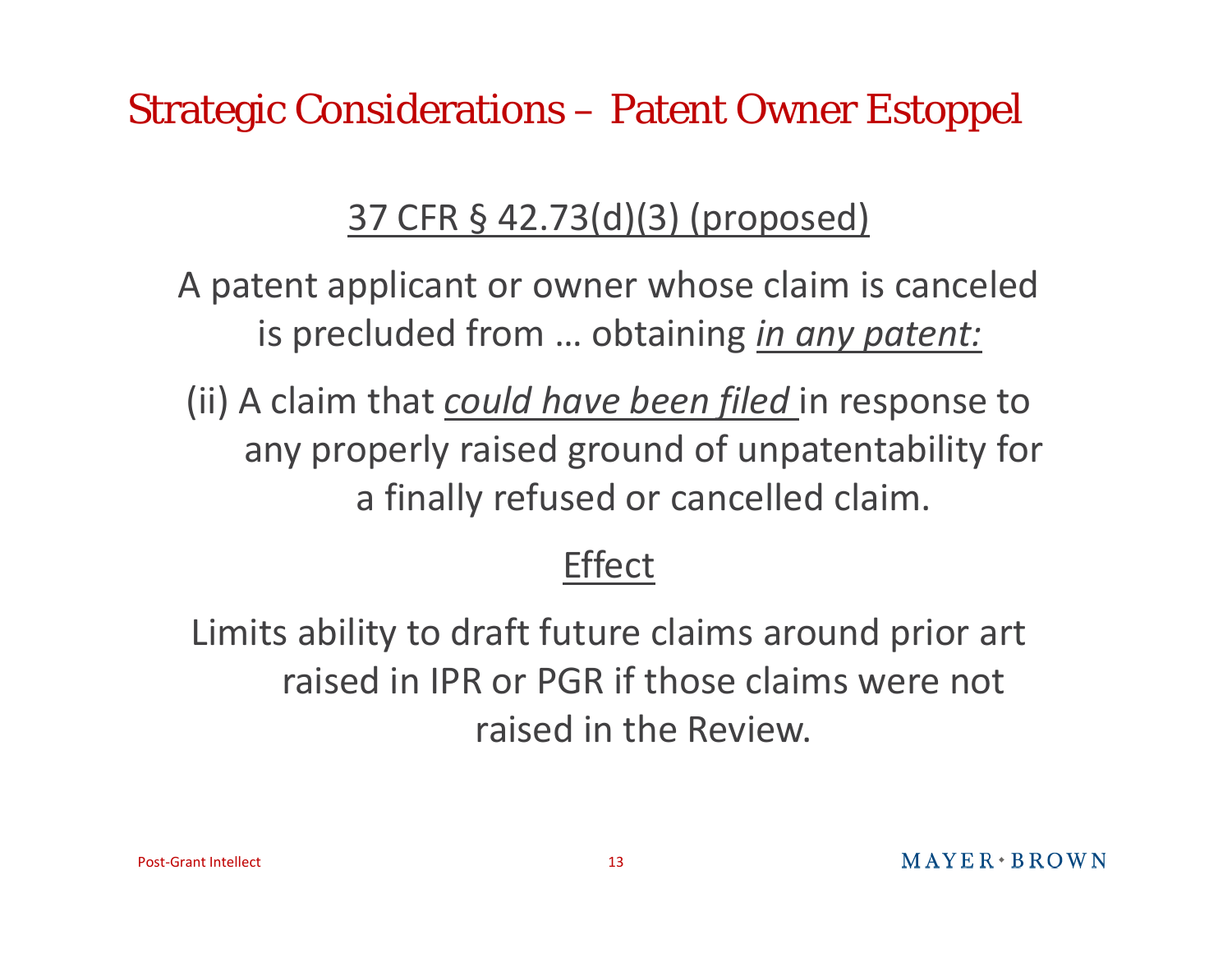### Strategic Considerations - Procedure for Amendments

### 37 CFR §§ 42.121 & 42.221 (proposed)

- Motion to Amend limited to one, absent authorization
- Must identify support for claims in specification
- No broadening amendments
- Must respond to ground of unpatentability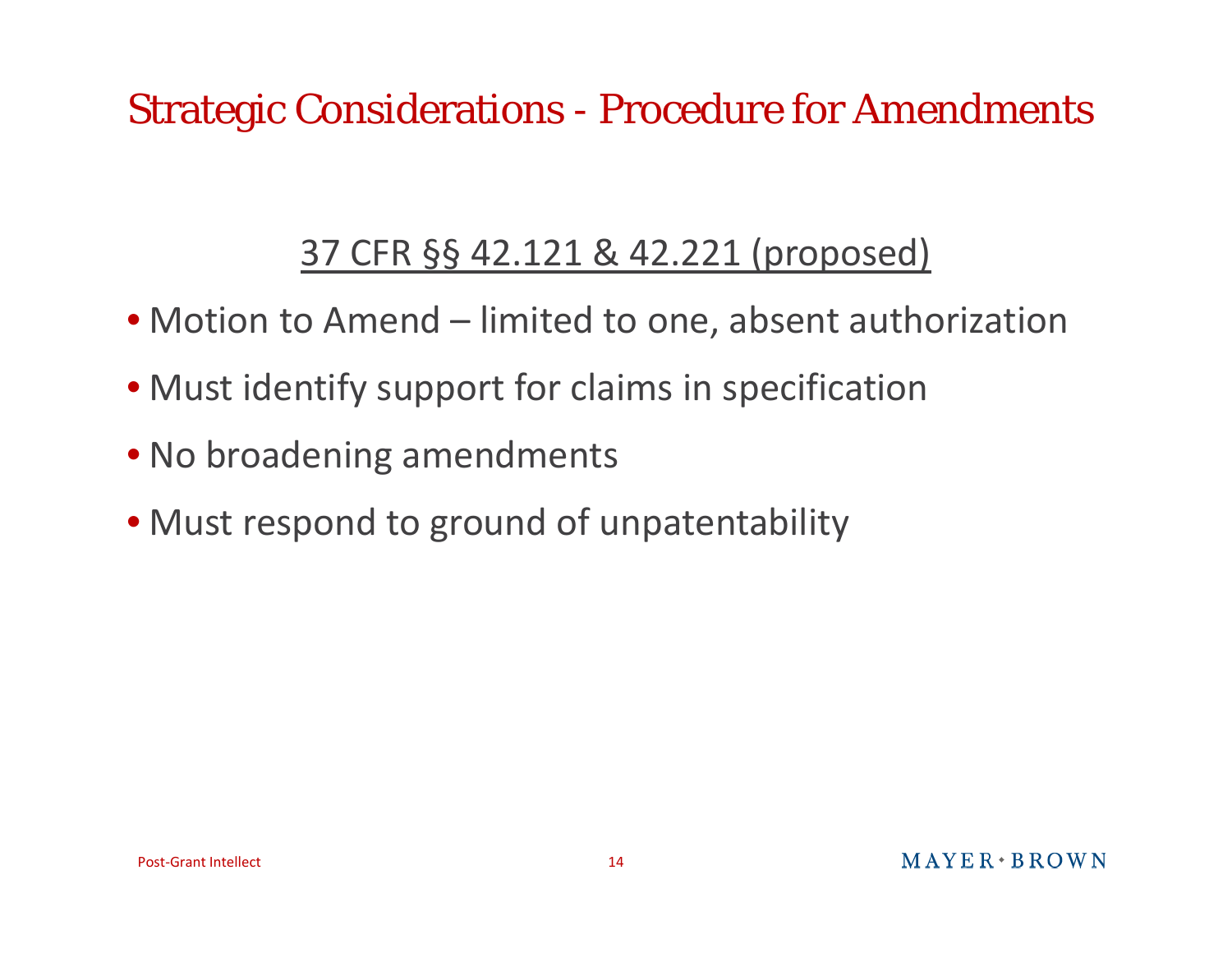Strategic Considerations - Procedure for Amendments

### Practice Guide (77 FR 6874 ‐75)

- Amendments are expected to be filed concurrently with Patent Owner's Response (full, not preliminary)
- "Reasonable number" of substitute claims (1-to-1 is presumed reasonable)
- No indication if amendments may be made in the alternative
- No ruling on amendments prior to final ruling
- Additional motions to amend to further settlement generally allowed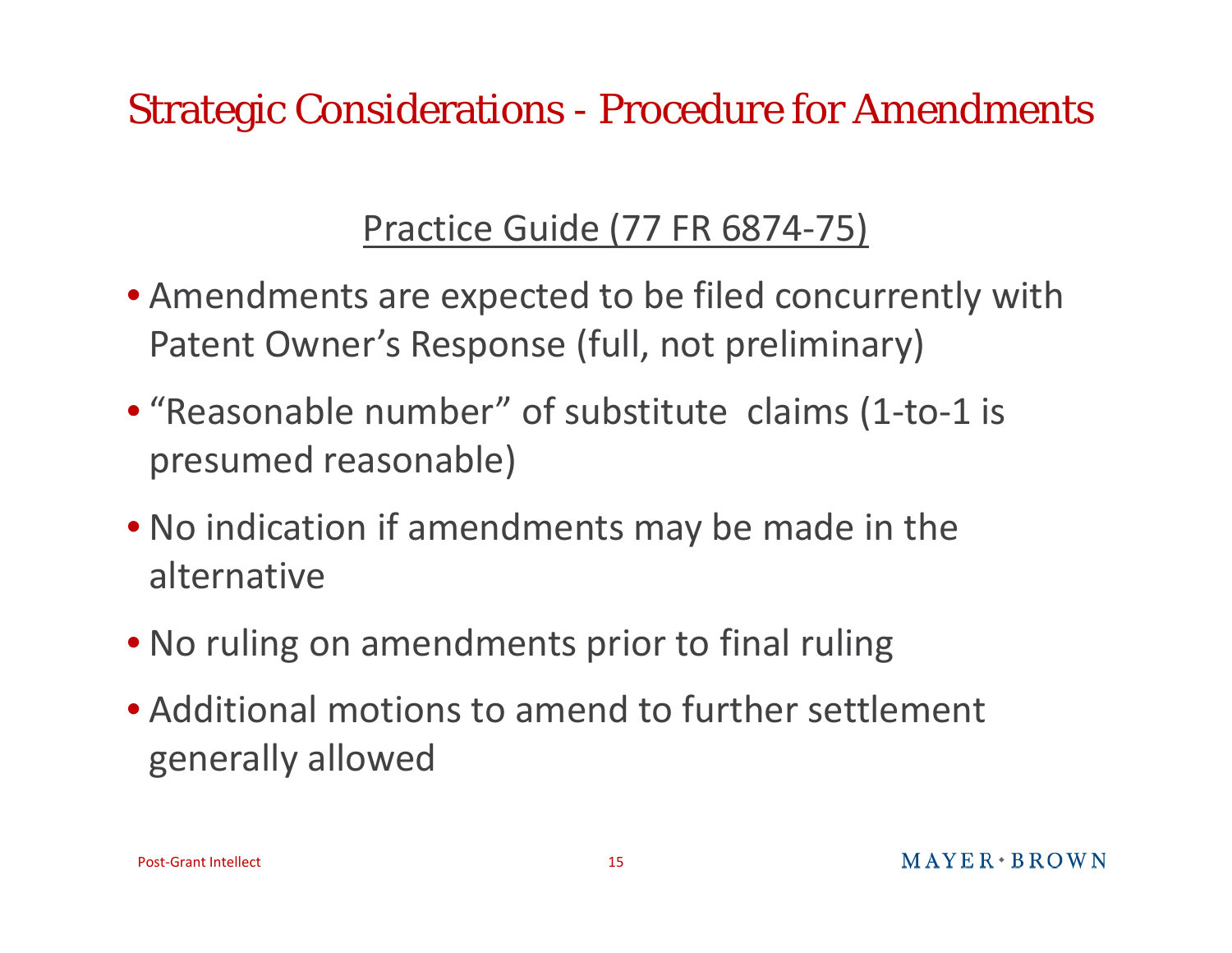## Strategic Considerations – Claim Construction

#### Claim construction scenario:

- Patent owner files complaint
- Accused infringer files petition 3 months into the case
- PTO's "broadest reasonable construction" differs from District Court standard – PTO and District Court reach different constructions
- Possible Issues:
	- 1. Does District Court construction preclude different PTO construction?
	- 2. How would the Federal Circuit deal with two different claim constructions on the same patent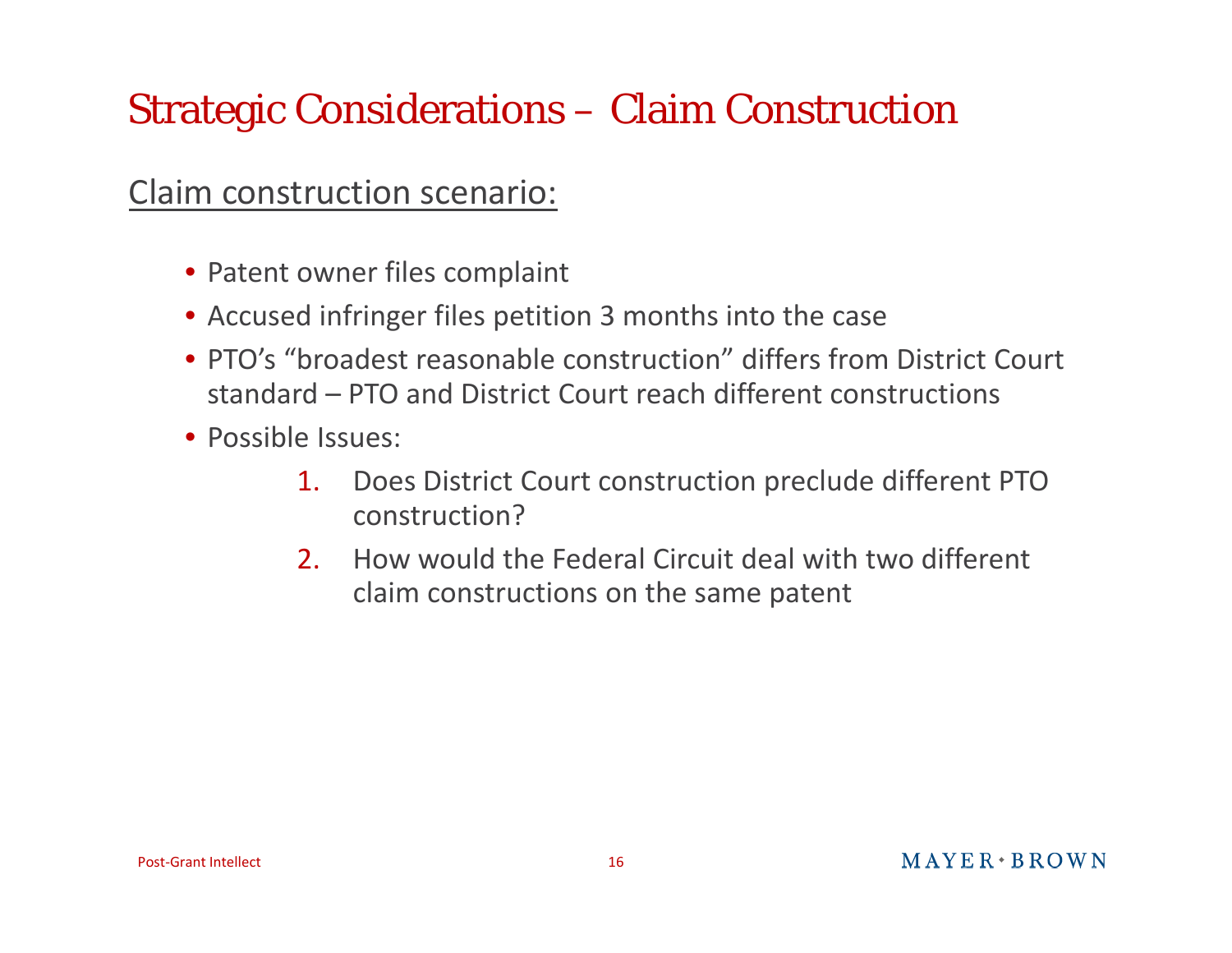### Strategic Considerations –Proposed Fees

| <b>Number of Claims</b> | <b>IPR Filing Fee</b> | <b>PGR Filing Fee</b> |
|-------------------------|-----------------------|-----------------------|
| $\leq 20$               | \$27,200              | \$35,800              |
| 21 to 30                | \$34,000              | \$44,750              |
| 31 to 40                | \$40,800              | \$53,700              |
| 41 to 50                | \$54,400              | \$71,600              |
| 51 to 60                | \$68,000              | \$89,500              |
| Each add'l 10           | $+$ \$27,200          | $+$ \$35,800          |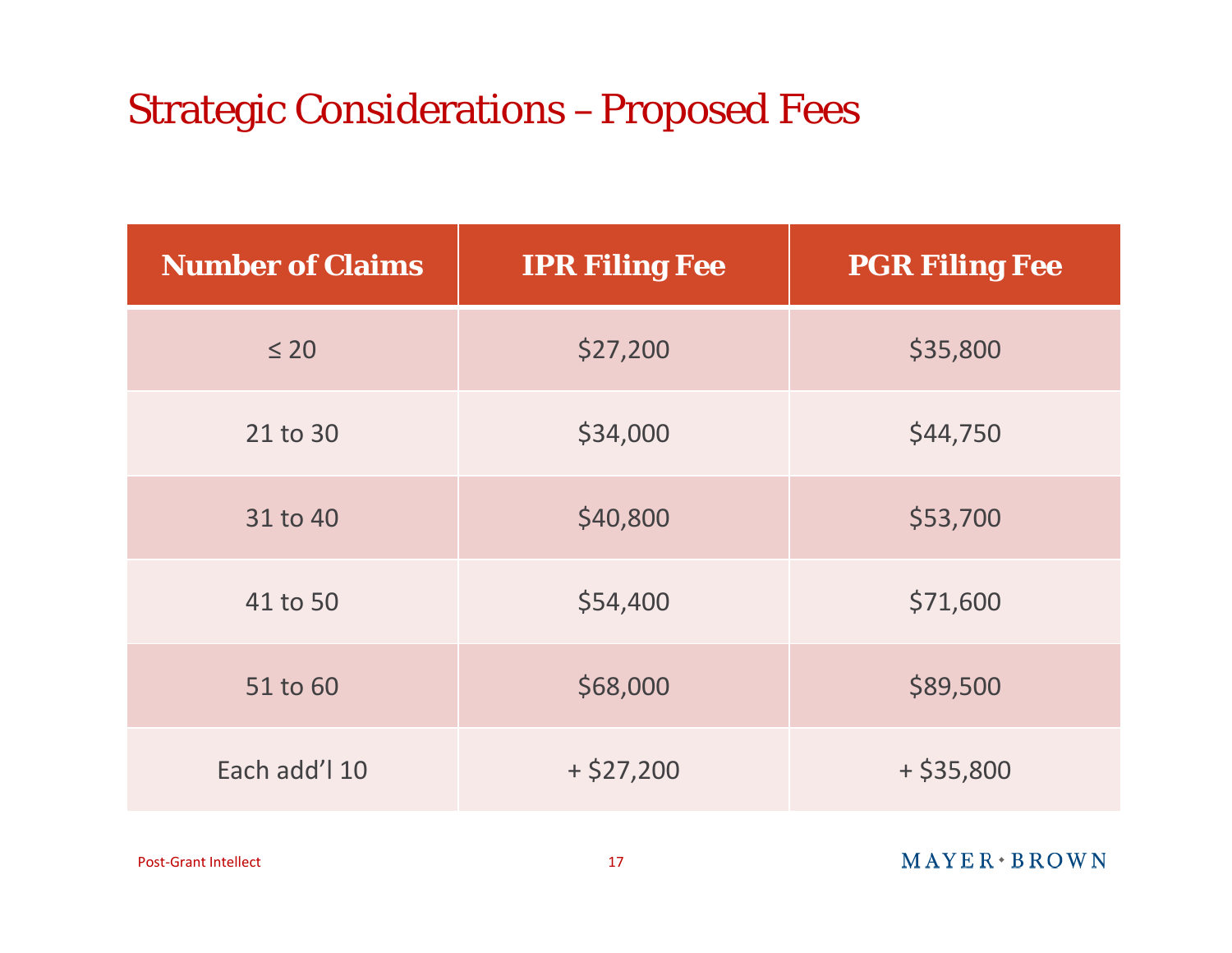### Developments in Rules & Legislation

• Final Rules for IPR, PGR, and CBM due August 14, 2012

- **Holland** Construction - Changes to fees
- $-$  Probable changes to page limits
- No changes to claim construction, per Director Kappos
- Other frequent comments may draw changes
- Possible Future Legislation to Amend AIA
	- $-$  Estoppel for PGR could be liberalized
	- "Dead zones" for IPR could be eliminated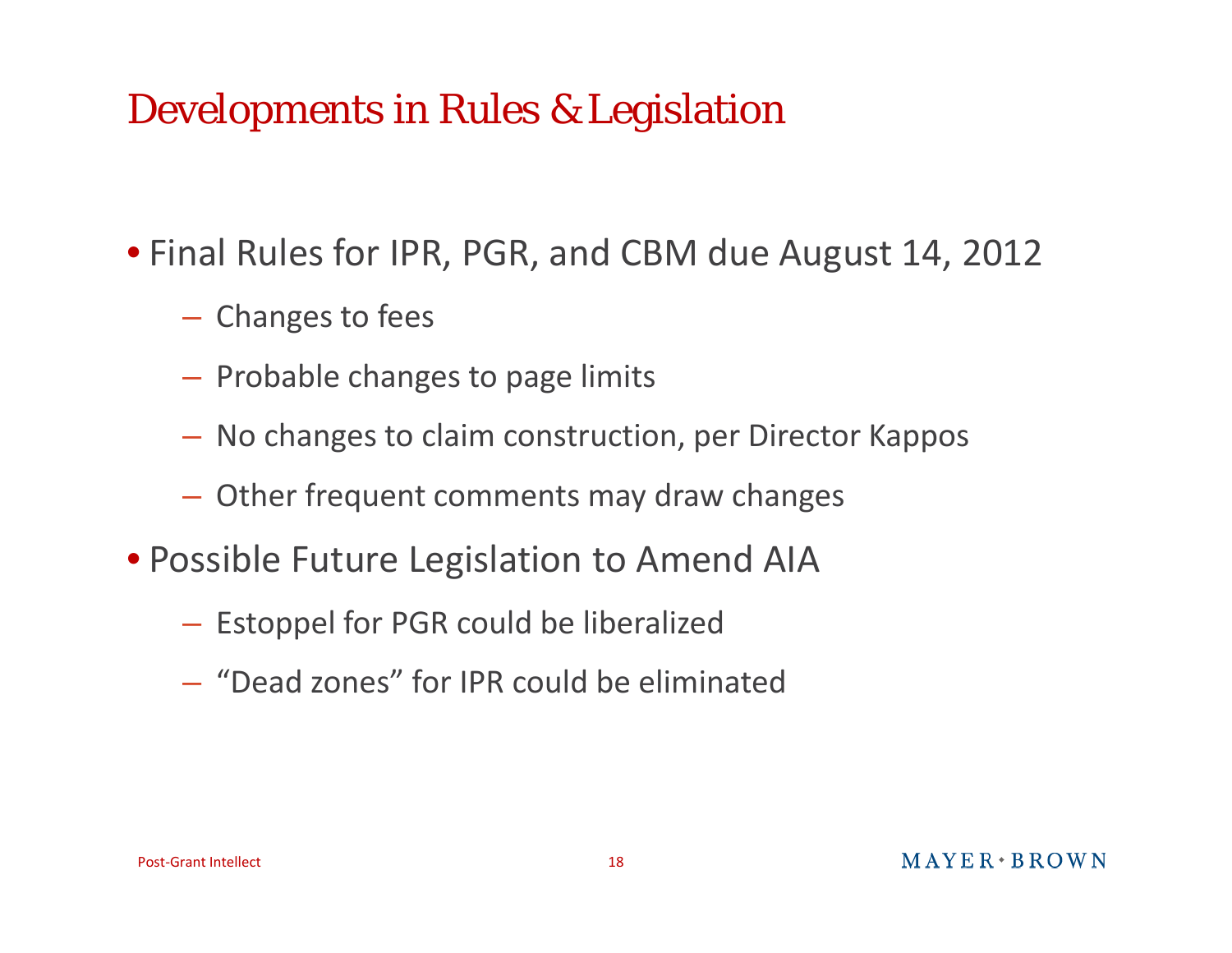## Preparing for *Inter Partes* Review – Considerations Vary Depending on the Patent Owner

### **Non‐Practicing Entities**

- Often settle early, so IPR becomes <sup>a</sup> negotiating tactic
- Value varies based on exposure and cost‐sharing

#### **Competitor Patent Owners**

- Patent Owner estoppel is <sup>a</sup> more significant consideration
- Infringement suits tend to settle later, and speed of IPR may encourage earlier settlement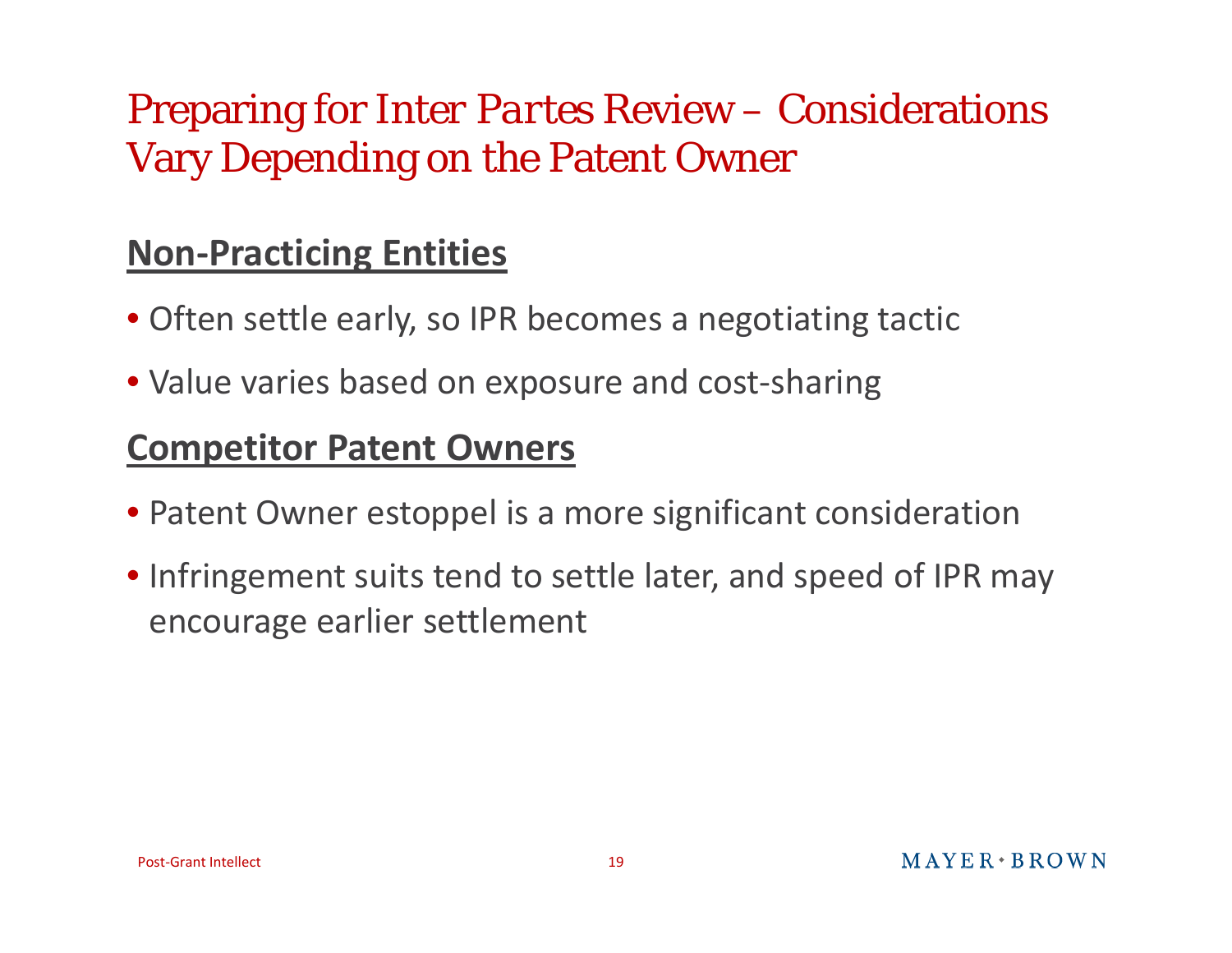### Preparing for *Inter Partes* Review – Filing *Inter Partes* Review Petition

*Taking these considerations into account …*

- Review/revise policies on monitoring competitor patents
- Review/revise policies on opinions of counsel
	- **Holland** Construction Opinions and search reports could be <sup>a</sup> helpful starting point
- Assess the prior art as early as possible in <sup>a</sup> newly filed lawsuit
- Consider whether to prepare <sup>a</sup> petition for later use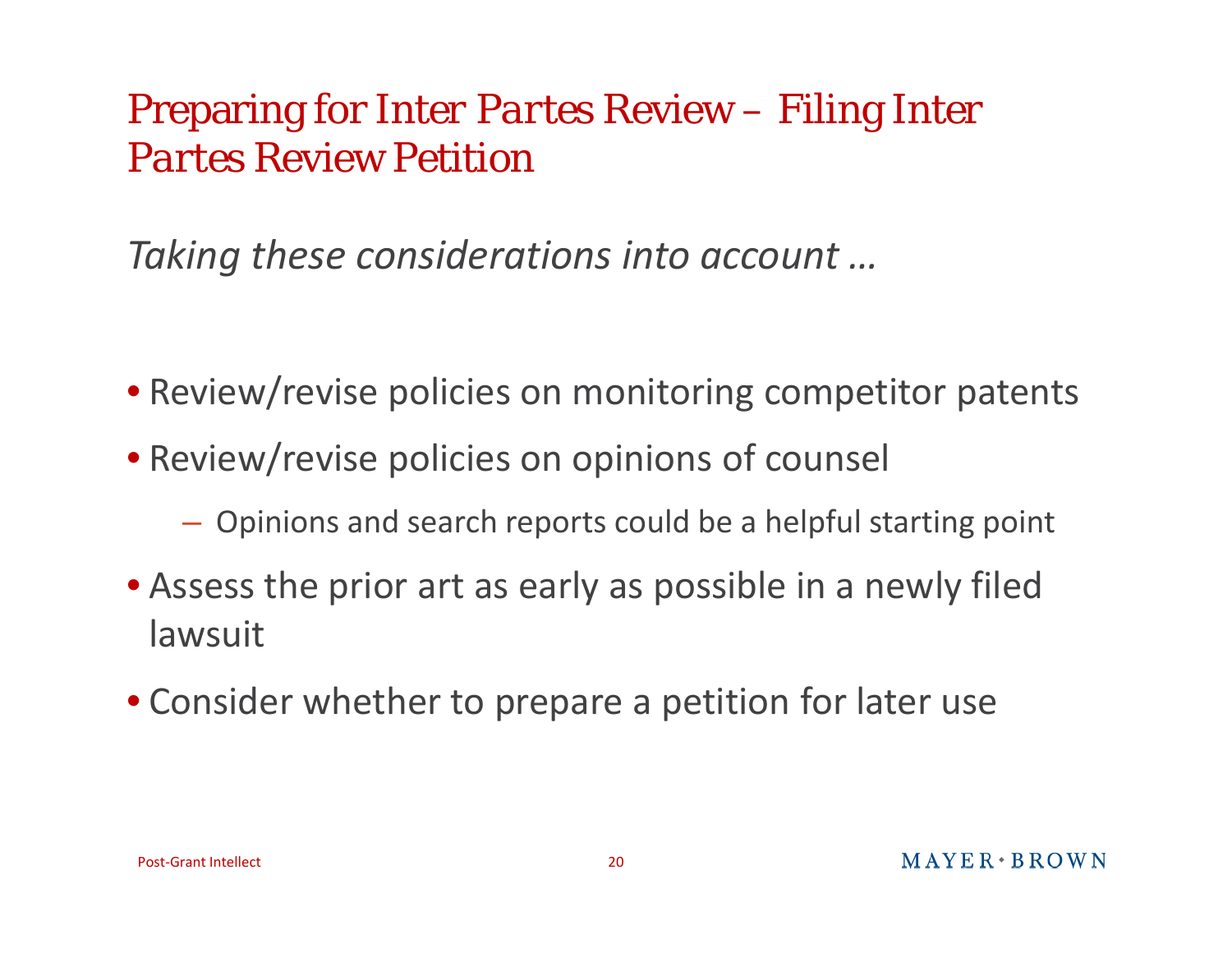## Preparing for *Inter Partes* Review – Defending Against *Inter Partes* Review Petition

*Same considerations apply …*

• Conduct prior art search on own patents?

- $-$  Could build affirmative case, but
- $-$  May not identify same grounds as future petition and \$\$\$
- Search own company's prior art?
	- Negative finding in IPR on <sup>a</sup> single claim could form later basis of unenforceability defense, including infectious unenforceability
	- **Holland** Construction  $-$  Possible use of supplemental examination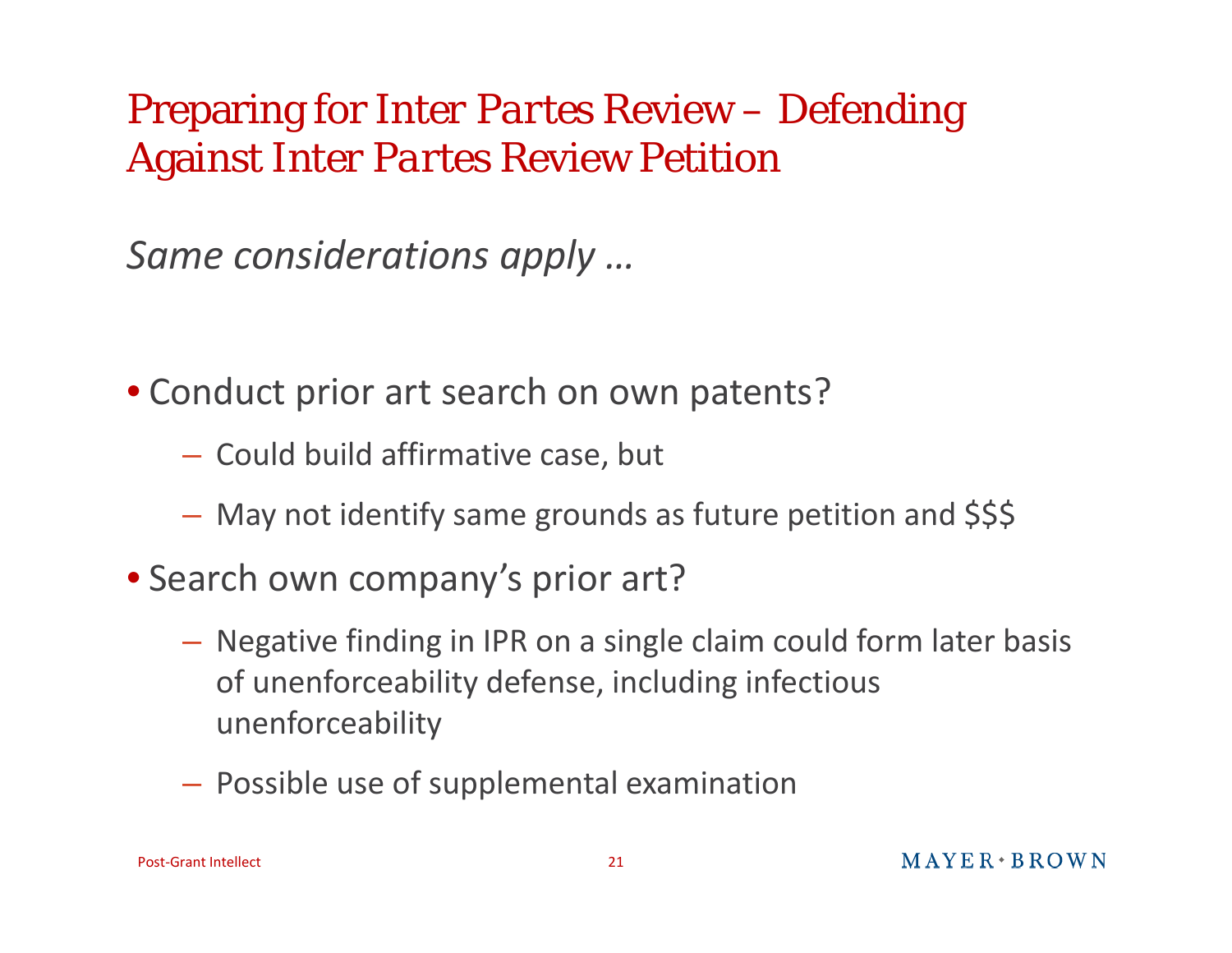### Preparing for *Inter Partes* Review – Possible Substitute for Declaratory Judgment of Invalidity

*Inter Partes* Review or District Court Litigation?

| <b>Favoring Inter Partes Review</b>     | <b>Favoring District Court</b><br><b>Litigation</b> |  |
|-----------------------------------------|-----------------------------------------------------|--|
| No standing analysis                    | Forum selection                                     |  |
| Possible stay of later filed litigation | Possible judgment of non-infringement               |  |
| Possible intervening rights             | Costs not front-loaded                              |  |
| Leverage                                | Broader grounds of invalidity                       |  |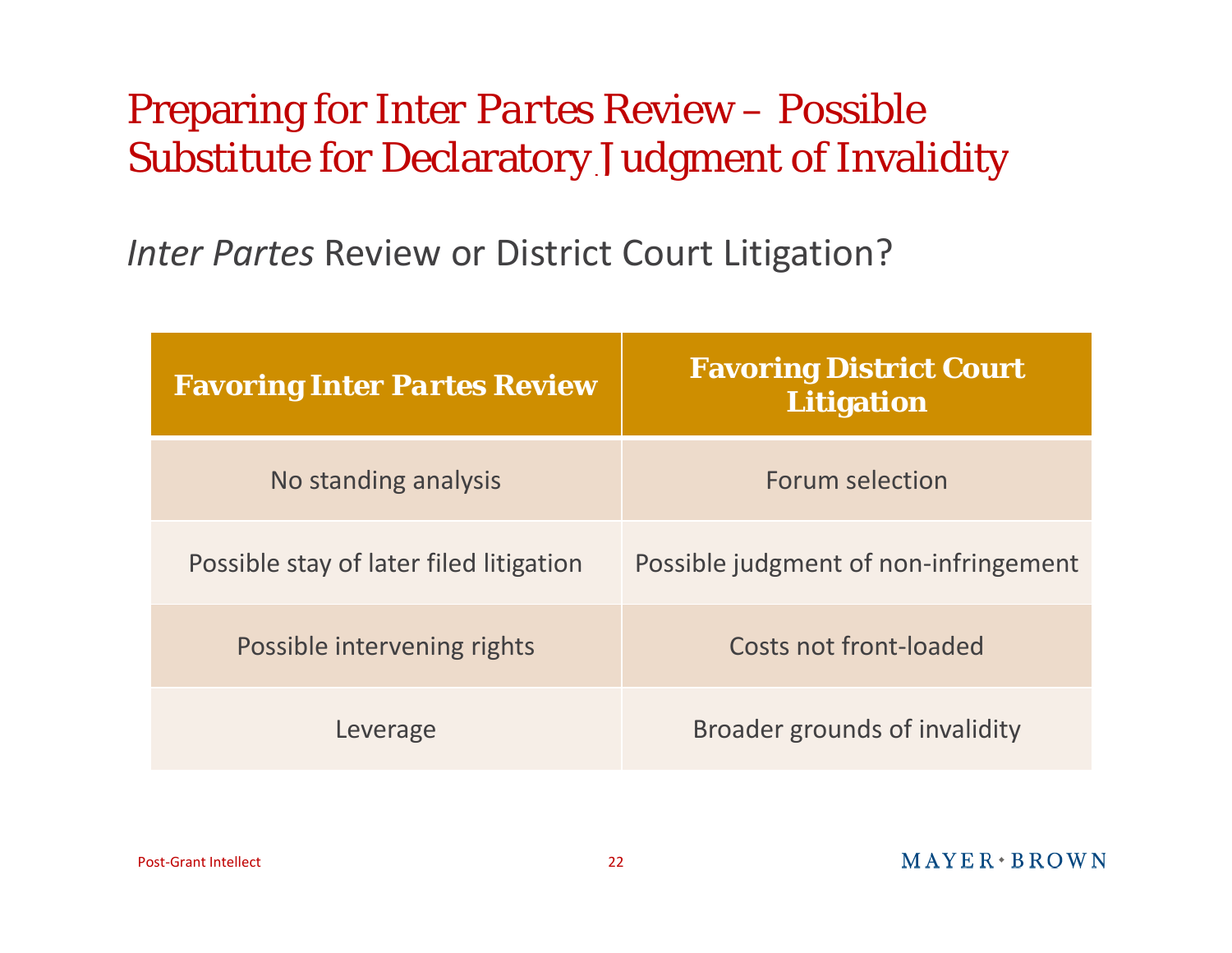### Preparing for *Inter Partes* Review – Near-term Recommendations

- Be aware of limitations on *Inter Partes* Review
	- "Dead zones"
	- $-$  1-year bar after suit is filed
- Review policy regarding opinions of counsel
- Keep <sup>a</sup> file of good technical experts in your core technology areas
- Identify likely sources of risk for infringement suits to plan accordingly
	- Non‐practicing entities or competitors?
	- Does your company assert its patents aggressively?